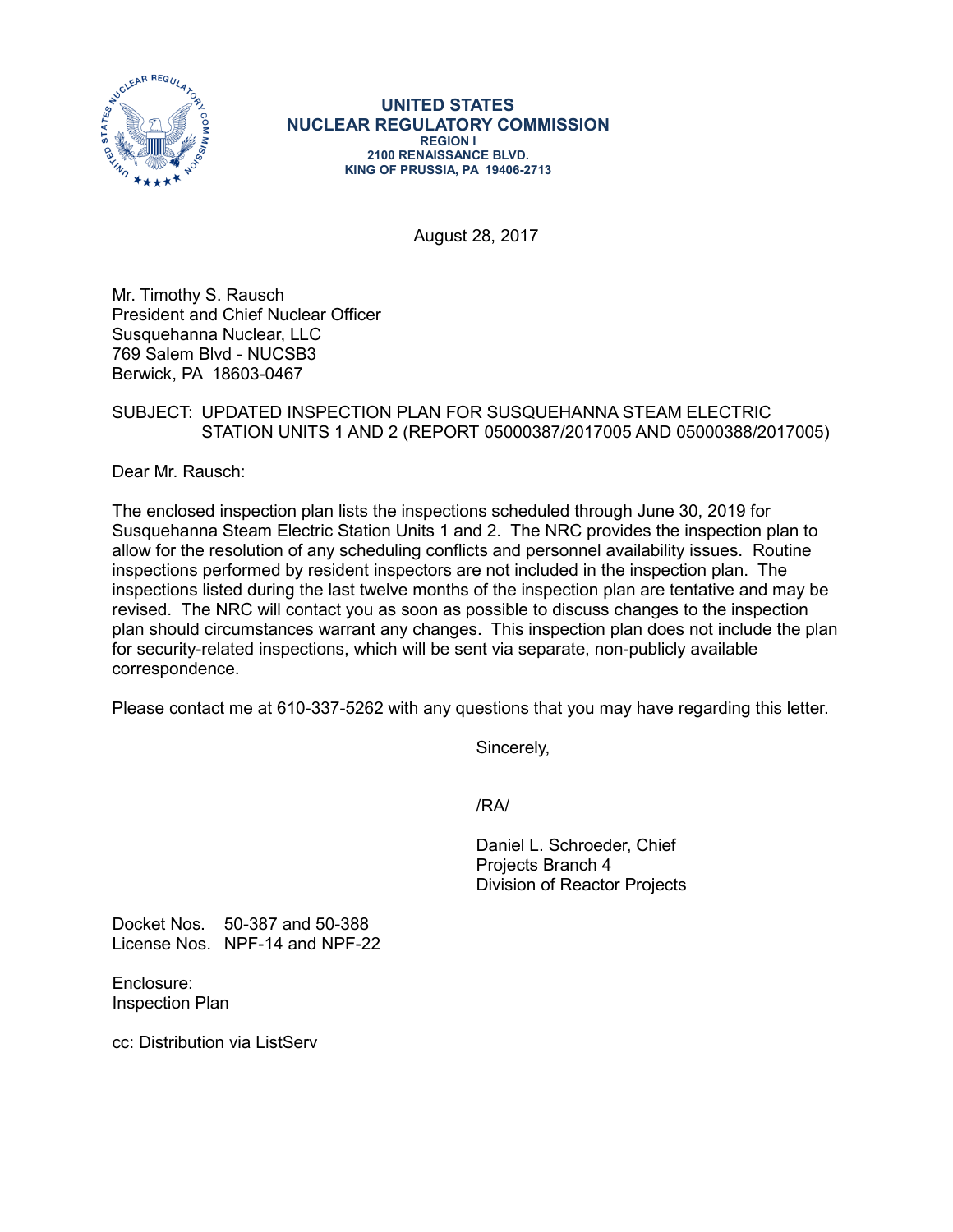SUBJECT: UPDATED INSPECTION PLAN FOR SUSQUEHANNA STEAM ELECTRIC STATION UNITS 1 AND 2 (REPORT 05000387/2017005 AND 05000388/2017005) DATED AUGUST 28, 2017

DISTRIBUTION w/encl: (via e-mail) DDorman, RA DLew, DRA DPelton, DRP RLorson, DRP JYerokun, DRS BWelling, DRS DSchroeder, DRP SBarber, DRP ATurilin, DRP LMicewski, SRI TDaun, DRP, RI AGould, DRP, AA **DRS Branch Chiefs (6)** DTifft, RI, SLO DScrenci, RI, PAO NSheehan, RI, PAO [RidsNrrDirslpab Resource](mailto:RidsNrrDirslpab@nrc.gov)  ROPassessment Resource JBowen, RI, OEDO RidsNrrPMSusquehanna Resource RidsNrrDorlLpl1 Resource ROPreports Resource

DOCUMENT NAME: S:\ROP Assessment Meetings\ROP-18 Second Quarter Process\Branch 4\SUSQ Qtr 2 ADAMS ACCESSION NUMBER: ML17236A032

| ☑ SUNSI Review |            | ☑<br>Non-Sensitive<br>Sensitive |  |  | ☑<br><b>Publicly Available</b><br>Non-Publicly Available |  |  |
|----------------|------------|---------------------------------|--|--|----------------------------------------------------------|--|--|
| <b>OFFICE</b>  | RI/DRP     | RI/DRP                          |  |  |                                                          |  |  |
| <b>NAME</b>    | SBarber/SB | DSchroeder/DLS                  |  |  |                                                          |  |  |
| <b>DATE</b>    | 8/22/17    | 8/28/17                         |  |  |                                                          |  |  |

OFFICIAL RECORD COPY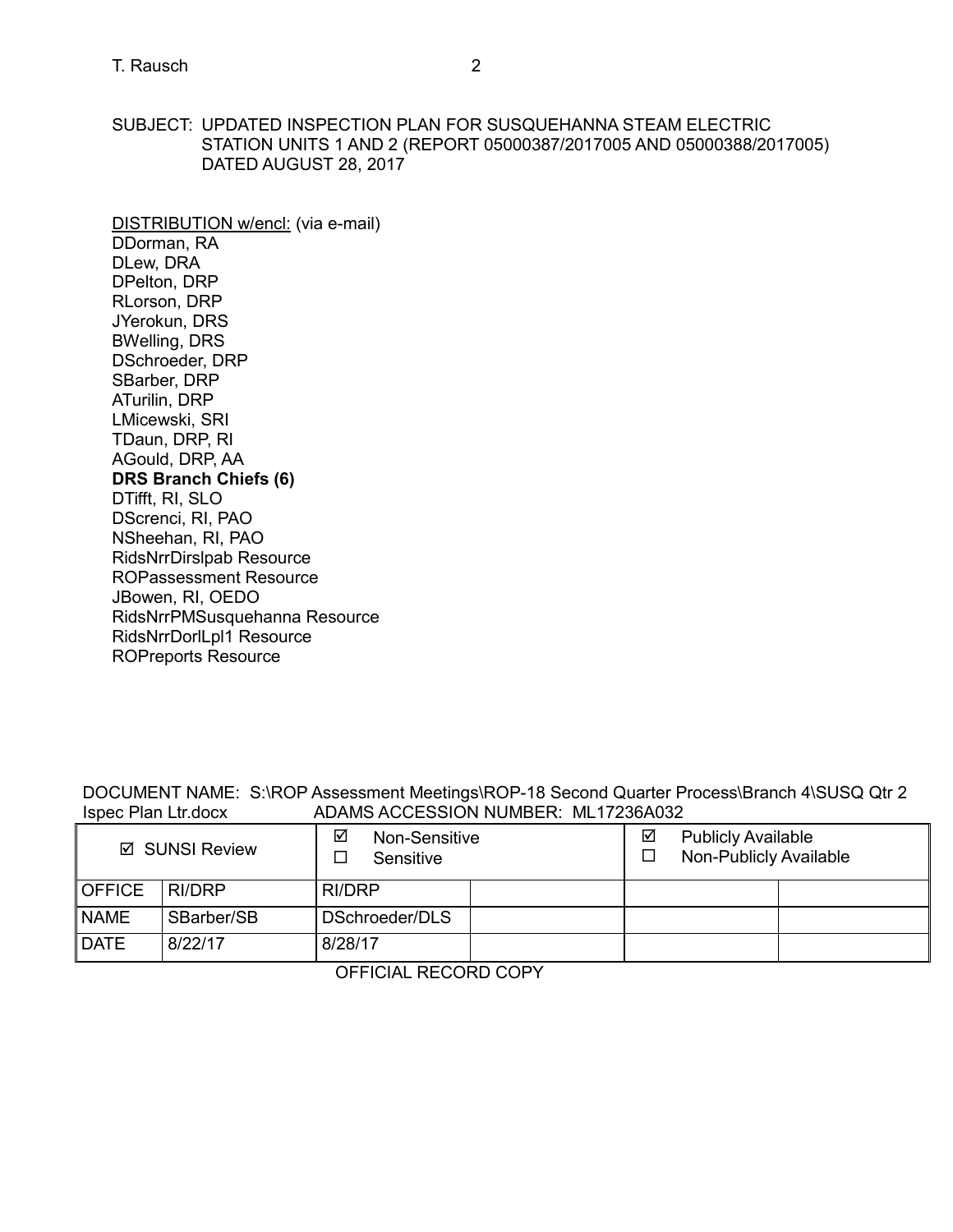## Susquehanna **Inspection / Activity Plan** 07/01/2017 - 06/30/2019

| Unit   |            | <b>Planned Dates</b> |                            |              |                                                                      | No. of Staff   |
|--------|------------|----------------------|----------------------------|--------------|----------------------------------------------------------------------|----------------|
| Number | Start      | End                  | <b>Inspection Activity</b> |              | <b>Title</b>                                                         | on Site        |
|        |            |                      | 7111105T                   |              | - TRIENNIAL FIRE PROTECTION                                          | $5^{\circ}$    |
| 1, 2   | 08/14/2017 | 08/18/2017           | IP 7111105T                |              | Fire Protection [Triennial]                                          |                |
| 1, 2   | 08/28/2017 | 09/01/2017           | IP 7111105T                |              | Fire Protection [Triennial]                                          |                |
|        |            |                      | 3/5EXAM                    |              | - SUSQUEHANNA INITIAL OL EXAM                                        | 3              |
| 1      | 02/05/2018 | 02/09/2018           | U01950                     |              | FY18-SUSQUEHANNA INITIAL OPERATOR LICENSING EXAM                     |                |
| 1      | 03/05/2018 | 03/16/2018           | U01950                     |              | FY18-SUSQUEHANNA INITIAL OPERATOR LICENSING EXAM                     |                |
|        |            |                      | 71124                      |              | - HP INSPECTION                                                      | 1              |
| 1, 2   | 10/02/2017 | 10/06/2017           | IP 71124.01                |              | Radiological Hazard Assessment and Exposure Controls                 |                |
| 1, 2   | 10/02/2017 | 10/06/2017           | IP 71124.02                |              | Occupational ALARA Planning and Controls                             |                |
|        |            |                      | EP                         |              | - EP PROGRAM INSPECTION                                              | $\overline{2}$ |
| 1, 2   | 10/30/2017 | 11/03/2017           | IP 7111402                 |              | Alert and Notification System Testing                                |                |
| 1, 2   | 10/30/2017 | 11/03/2017           | IP 7111403                 |              | Emergency Preparedness Organization Staffing and Augmentation System |                |
| 1, 2   | 10/30/2017 | 11/03/2017           | IP 7111405                 |              | Correction of Emergency Preparedness Weaknesses and Deficiencies     |                |
| 1, 2   | 10/30/2017 | 11/03/2017           | IP 71151                   |              | Performance Indicator Verification                                   |                |
|        |            |                      | 7111111B                   |              | - SQ REQUAL INSP WITH P/F RESULTS                                    | $\overline{2}$ |
| 1, 2   | 11/27/2017 | 12/01/2017           | IP 7111111A                |              | Licensed Operator Requalification Program - Annual Review            |                |
| 1, 2   | 11/27/2017 | 12/01/2017           | IP 7111111B                |              | Licensed Operator Requalification Program                            |                |
|        |            |                      | 71124                      |              | - HP INSPECTION                                                      | 1              |
| 1, 2   | 12/11/2017 | 12/15/2017           | IP 71124.02                |              | Occupational ALARA Planning and Controls                             |                |
| 1, 2   | 12/11/2017 | 12/15/2017           | IP 71124.04                |              | Occupational Dose Assessment                                         |                |
| 1, 2   | 12/11/2017 | 12/15/2017           | IP 71151-OR01              |              | Occupational Exposure Control Effectiveness                          |                |
| 1, 2   | 12/11/2017 | 12/15/2017           | IP 71151-PR01              |              | RETS/ODCM Radiological Effluent Occurrences                          |                |
|        |            |                      | 7111121N                   | - EQ PROGRAM |                                                                      | $\overline{2}$ |
| 1, 2   | 01/22/2018 | 01/26/2018           | IP 7111121N                |              | Design Bases Assurance Inspection (Programs)                         |                |
| 1, 2   | 02/05/2018 | 02/09/2018           | IP 7111121N                |              | Design Bases Assurance Inspection (Programs)                         |                |
|        |            |                      | <b>HEAT</b>                |              | - TRIENNIAL HEAT SINK                                                | 1              |
| 1, 2   | 02/26/2018 | 03/02/2018           | IP 7111107T                |              | Heat Sink Performance                                                |                |
|        |            |                      | 71124                      |              | - HP INSPECTION                                                      | 1              |
| 1      | 04/09/2018 | 04/13/2018           | IP 71124.01                |              | Radiological Hazard Assessment and Exposure Controls                 |                |
| 1      | 04/09/2018 | 04/13/2018           | IP 71124.02                |              | Occupational ALARA Planning and Controls                             |                |
| 1, 2   | 04/09/2018 | 04/13/2018           | IP 71124.03                |              | In-Plant Airborne Radioactivity Control and Mitigation               |                |
|        |            |                      | <b>U1 ISI</b>              |              | - UNIT 1 INSERVICE INSPECTION                                        | $\mathbf{2}$   |
| 1      | 04/09/2018 | 04/13/2018           | IP 7111108G                |              | Inservice Inspection Activities - BWR                                |                |
|        |            |                      |                            |              |                                                                      |                |

This report does not include INPO and OUTAGE activities.<br>This report shows only on-site and announced inspection procedures.

 $\sim 10^{-1}$